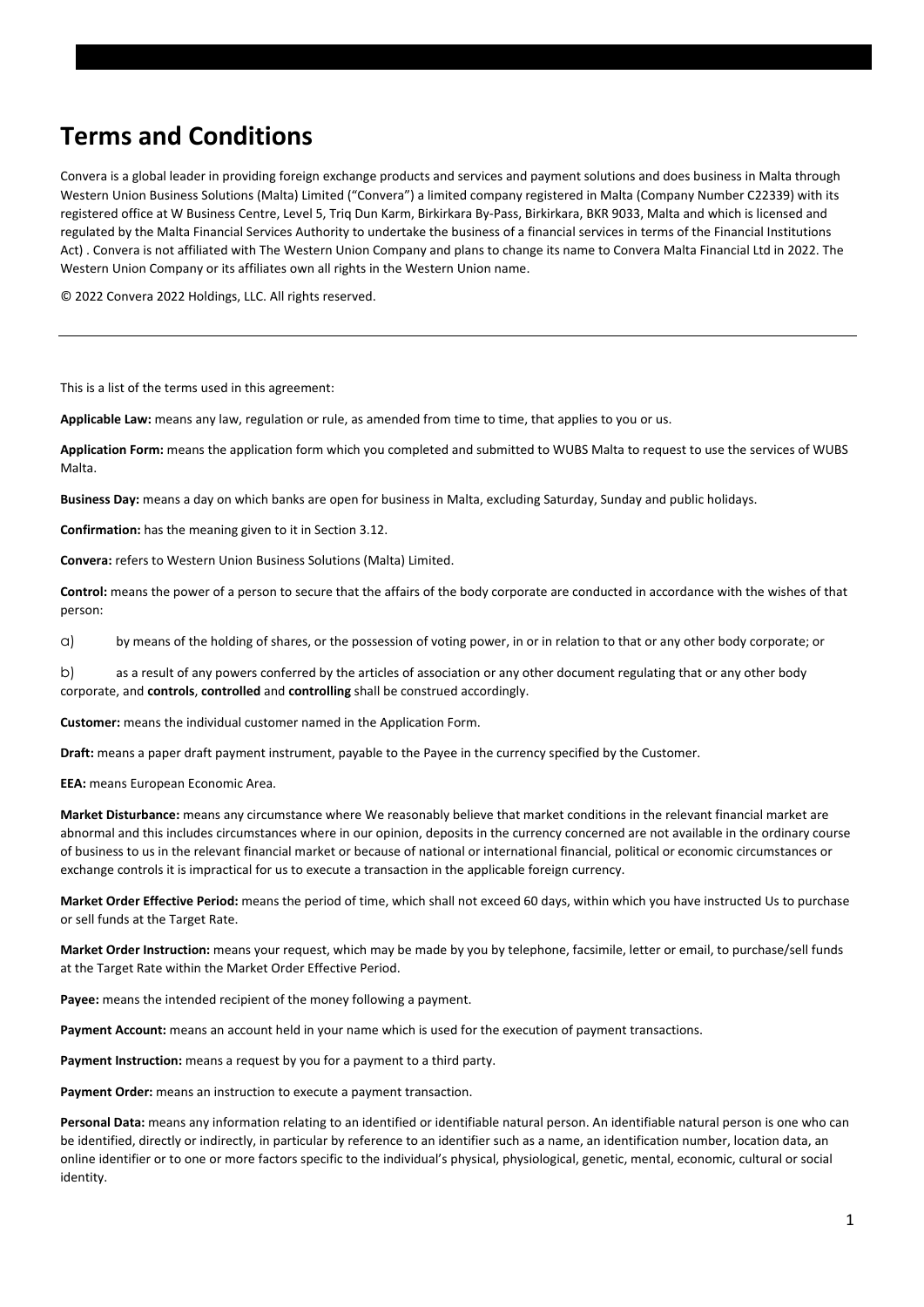**Process or Processing:** means any operation or set of operations which is performed on Personal Data or on sets of Personal Data, whether or not by automated means, such as collection, recording, organisation, structuring, storage, adaptation or alteration, retrieval, consultation, use, disclosure by transmission, dissemination or otherwise making available, alignment or combination, restriction, erasure or destruction.

**Services:** means the services that we agree to provide to you, including money remittance and foreign exchange services.

**Sustainable and Purchasable:** means where a foreign exchange rate is traded in the market with volume sufficient to sustain that rate level for a commercially reasonable timeframe.

**Target Rate:** means Our rate stipulated by You, if and when such stipulated rate becomes Sustainable and Purchasable, at which You have instructed the Us to purchase/sell funds.

**WUBS Malta Affiliate:** means any person controlled by WUBS Malta, any person controlling WUBS Malta and/or any person controlled by the same person as WUBS Malta.

#### **General**

 **1.1** This Agreement (the **Agreement**) sets out the terms and conditions on which WUBS Malta (**we**, **us** or **our**)

shall provide the Services to the Customer (**you**). You should read this Agreement carefully, it sets out key information about us and the Services we will provide to you, including how to terminate the Agreement and any fees that are payable for such Services. It also sets out how we can make any changes to this Agreement.

 **1.2 Privacy Statement.** In addition to this Agreement, you should also refer to our privacy statement, which can be found at https://www.convera.com/en-mt/compliance-legal/online-privacy-statement.

 **1.3 Company Information**. Western Union Business Solutions (Malta) Limited (**WUBS Malta**), a limited company registered in Malta (Company Number C22339) with its registered office at W Business Centre, Level 5, Triq Dun Karm, Birkirkara By-Pass, Birkirkara, BKR 9033, Malta. Our contact details are: telephone +356 23289209 or +356 23289210; facsimile +356 21322434; website https://www.convera.com/en-mt. We are licensed to undertake the business of financial institution by the Malta Financial Services Authority, Notabile Road, Attard, BKR 3000, Malta, and website: www.mfsa.com.mt

 **1.4 Information during the Agreement.** If you would like a copy of the Agreement or any further information about the Services at any time please contact us by: (ı) sending an email to: janizam@convera.com; (ıı) telephoning us on +356 23289209 or +356 23289210; and/or (ııı) writing to us at W Business Centre, Level 5, Triq Dun Karm, Birkirkara By-Pass, Birkirkara, BKR 9033, Malta.

 **1.5** No Financial Advice. You shall be solely responsible for evaluating and selecting the time and nature of all Payment Instructions sent to us and shall not treat any information provided by us at any time as financial advice.

#### **Using Our Services**

 **2.1 Use of the Services.** You must be at least 18 years of age in order to use our Services and by using our

Services, you confirm that you are 18 or older. You confirm that you will only use the Services to transact on your own behalf and not provide your login details to anyone else to use.

 **2.2 Applicable law.** You confirm that using our Services does not breach any Applicable Law that would apply

## to you.

**2.3 Complete and Accurate Information.** You confirm that all information that you provided to us on the Application Form is true, correct and complete. You confirm that you will inform us without undue delay if there are any changes to this information at any time when this Agreement is in force.

 **2.4 Anti-money Laundering Measures.** In order to comply with our obligations under Applicable Law, we are

required to carry out customer due diligence. You agree to provide us with any information we request in order for us to carry out necessary checks. If we do not receive such information, we cannot provide you with the Services. We may provide such information to law enforcement agencies and/or other regulatory bodies where we are required to do so to comply with Applicable Law.

## **Making Payment Orders**

 **3.1 Making a Payment.** You may make a Payment Instruction by telephone, facsimile, email or letter. You

agree that in making such a Payment Instruction, you consent to the execution of a payment transaction.

**3.2** Transaction Information. In order to make a Payment Order to a Payee, we require that you provide us

with the following information: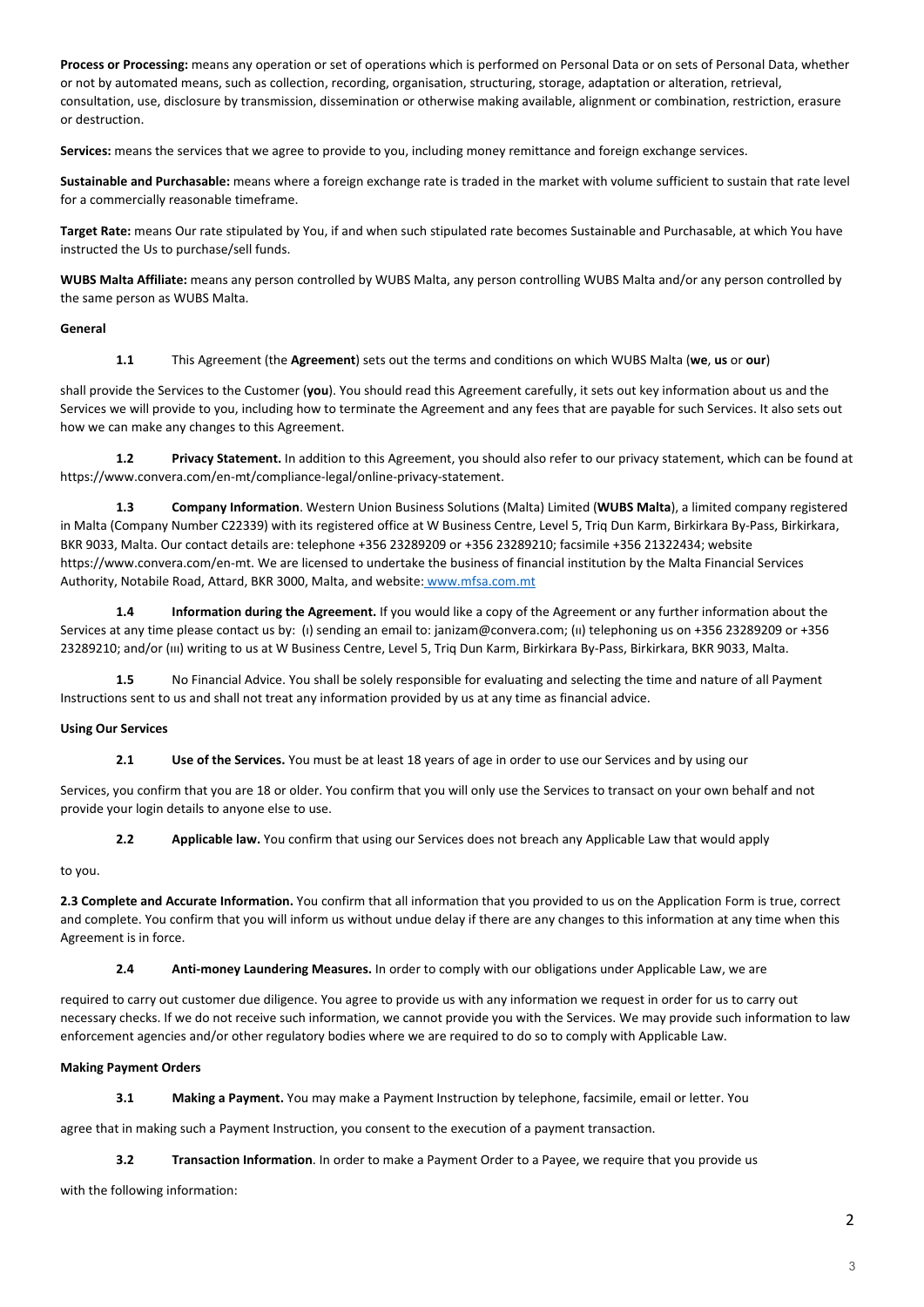- a) full name of the Payee;
- b) the Payee's bank details or if such funds are not being delivered to a bank account, please see the section 7 below; and
- c) the amount to be sent to the Payee and the relevant currency.
	- **3.3 Complete Information.** Before submitting a Payment Order to us, you shall be responsible for ensuring that

all information contained in that Payment Order is complete and accurate. We rely on the information provided by you to process Payment Orders. You should also ensure that the currency to be received by the Payee matches the currency of the Payee's account, and that the Payee's bank account number and Payee's bank identifiers, including BICs, SWIFT codes and IBANs are correct. If you supply us with incorrect or insufficient information, funds may not be properly transferred to or received in the Payee's account and funds sent to an incorrect bank account or bank may not be recoverable by us. You acknowledge that you must review all Payment Instructions carefully prior to submitting a Payment Instruction and if you subsequently learn of any error in a Payment Instruction, you must immediately notify us using the details in section 1.5.

**3.4 Transaction Limits.** We may set limits on the amount that you may send in one payment or an overall payment limit from time to time.

- **3.5 Time of Receipt of a Payment Order.** We will treat any Payment Order received
- i. on a Business Day after 3pm or

ii. not on a Business Day, as being received on the next Business Day.

 **3.6 Information before the Payment Order takes place.** When we receive a Payment Order from you and we shall provide you with information on the maximum time it will take for the Payee to receive the money, any charges payable by you and a breakdown of such charges.

 **3.7 Receipt of a Payment Order.** You must provide us with sufficient cleared funds before we carry out your Payment Order. If we do not receive such funds in a timely manner, we will not process your Payment Order. You agree that we receive your Payment Order when we receive such cleared funds. We will inform you of the deemed time of receipt of a Payment Order. For the avoidance of doubt, we will not debit your Payment Account until a Payment Order has been received. We are not responsible for any delay in us receiving such funds from another financial institution or bank.

 **3.8 Cash placed on your Payment Account.** Where you place cash on your Payment Account with us in the same currency as that Payment Account, we shall ensure that the amount is made available to you and value dated no later than the end of the next Business Day after the receipt of the funds.

 **3.9 Direct Debit to Settle a Payment Order.** You may also authorise us to direct debit your account in order to meet your settlement obligations under a Payment Order.

**3.10 Refusal of Payment Order.** We may decline to accept a Payment Order. We will inform you as soon as practical if that is the case and in any event, no later than the next Business Day of:

- $\alpha$ ) the refusal;
- b) if we are permitted to do so by Applicable Law, the reason for the refusal; and
- c) where the reasons for the refusal relate to factual matters, the procedure for rectifying any factual errors.

Where you have sent us funds to carry out a Payment Order but we cannot accept the Payment Order for the reasons set out above, we will return such funds to you without undue delay unless we are not able to do so as a result of Applicable Law.

**3.11 Revocation of a Payment Order.** Once we have received the Payment Order and cleared funds in accordance with section 3.6, you may not revoke the Payment Order.

**3.12 Transaction confirmation.** We realise that sometimes requests by letter or facsimile may be difficult to read or requests made by telephone may be difficult to hear. Therefore, we shall issue a confirmation in writing to you setting out all relevant details of the instruction as understood by us in relation to each request made by telephone, facsimile, email or letter received from you (**Confirmation**). Please check the Confirmation carefully and let us know immediately if there is a mistake.

**3.13 Amount Transferred and Amount Received.** We and you agree that we can deduct our fees and charges from the amount transferred or in your Payment Account. This may mean that the amount transferred to the Payee will be less than the amount you transfer to us because of our fees.

**3.14 Information after the Payment Order takes place.** On at least a monthly basis, we will provide you with a statement that includes:

 $\alpha$ ) a reference that enables you to identify the payment transactions and if relevant, the Payee;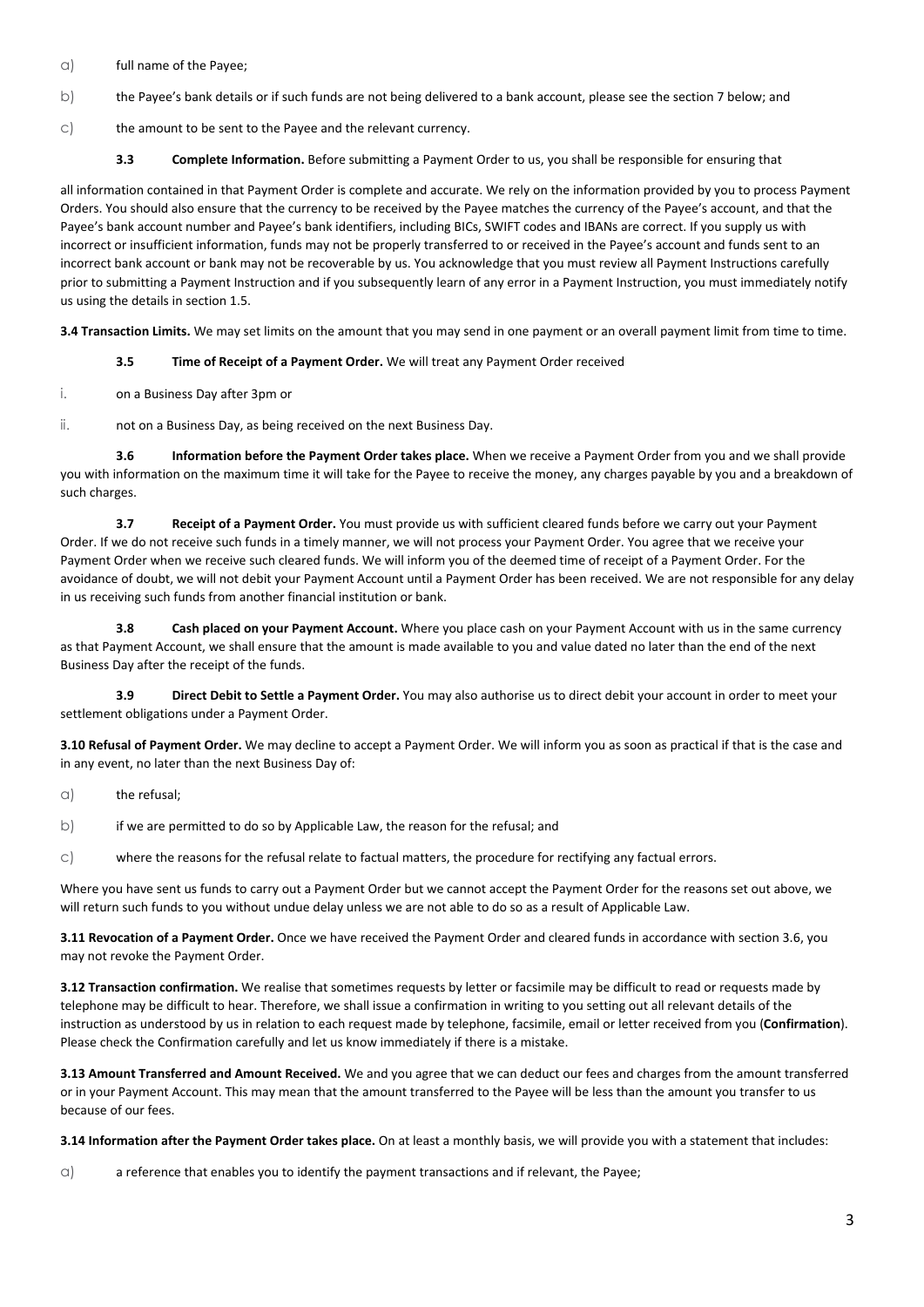- b) the amount of the payment transaction in the currency used in the Payment Order;
- c) the amount of any charges and the breakdown of such charges;
- d) the actual exchange rate used and the amount of the payment transaction after that currency conversion; and
- e) the date on which we received the Payment Order.

#### **Execution Time and Value Date**

**4.1 Time to complete the payment.** Where a Payment Instruction is submitted by you and:

 $\alpha$ ) the payment is to be delivered in euro and in the EEA, the payment will be delivered to the account of the beneficiary's payment service provider by no later than the end of the next Business Day following the time of receipt by the Us of the payment order;

b) the payment is to be delivered in any EEA currency other than euro but in the EEA, the payment will be delivered to the account of the beneficiary's payment service provider by no later than the end of the fourth Business Day following the time of receipt by Us of the payment order;

c) payments transactions to be delivered outside of the EEA or in any non-EEA currency and payments to be delivered by draft shall be processed and delivered by Us in accordance with our standard

processing times, sections 4.2 and 4.3 below shall apply.

 **4.2 Payment Transactions where the Payee has a Payment Account.** Where the Payee will receive the funds from you in a bank account or another payment account held by a payment service provider, we will ensure that the funds are credited to the payment service provider by the end of the Business Day following receipt of your Payment Order.

 **4.3 Absence of a Payment Account.** Where the Payee is not receiving the funds into a bank account or other payment account, the payment service provider accepting these funds for the Payee must make the funds available to the Payee immediately after the funds is received from us. However, please note that we are not liable for any time it may take the Payee's payment service provider to make the funds available to the Payee.

 **4.4 Non-euro transactions.** Where 4.1 does not apply, but the Payee's payment service provider is within the EEA and the payment transaction is not an EEA currency that is not euro, we shall ensure that the funds are credited to the Payee within four (4) Business Days after receiving your Payment Order.

Payment Order refused by Payee's payment service provider. Where the Payee's payment service provider rejects the payment transaction or the funds that were the subject of a Payment Order are otherwise returned to us by the Payee's payment service provider, we will contact you without undue delay. You can either:

a) provide us with corrected information to complete the relevant Payment Order; or

b) instruct us to return such funds to you.

 **4.6** If you do not provide us with a correct Payment Order in a timely manner, we will contact you and funds will be returned to you in the same currency in which they were delivered to us. Subject to Applicable Law and section 5.2 below, you will be solely liable for any resulting foreign exchange or other losses.

 **4.7** Subject to section 5.5 below, we are not liable to you for any loss or damage suffered by you because of any delay that results from the Payee's payment service provider refusing the Payment Order.

 **4.8** In view of the above, your attention is drawn to the fact that all telephone calls with our customers are recorded. This is to protect both your and our interests in the unlikely event of a dispute.

#### **Non-execution or Defective or Late Execution of Payment Transactions**

**5.1** Correct Execution. We are liable to you for the correct execution of the Payment Order requested by you, unless we can prove the Payee's payment service provider received the correct amount of the Payment Order in accordance with the information in your Payment Order.

 **5.2** Where we have incorrectly executed a payment transaction and we are liable, we shall refund you the amount of the Payment Order without undue delay and in any event, no later than the end of the next Business Day on which we become aware of an incorrectly executed payment transaction.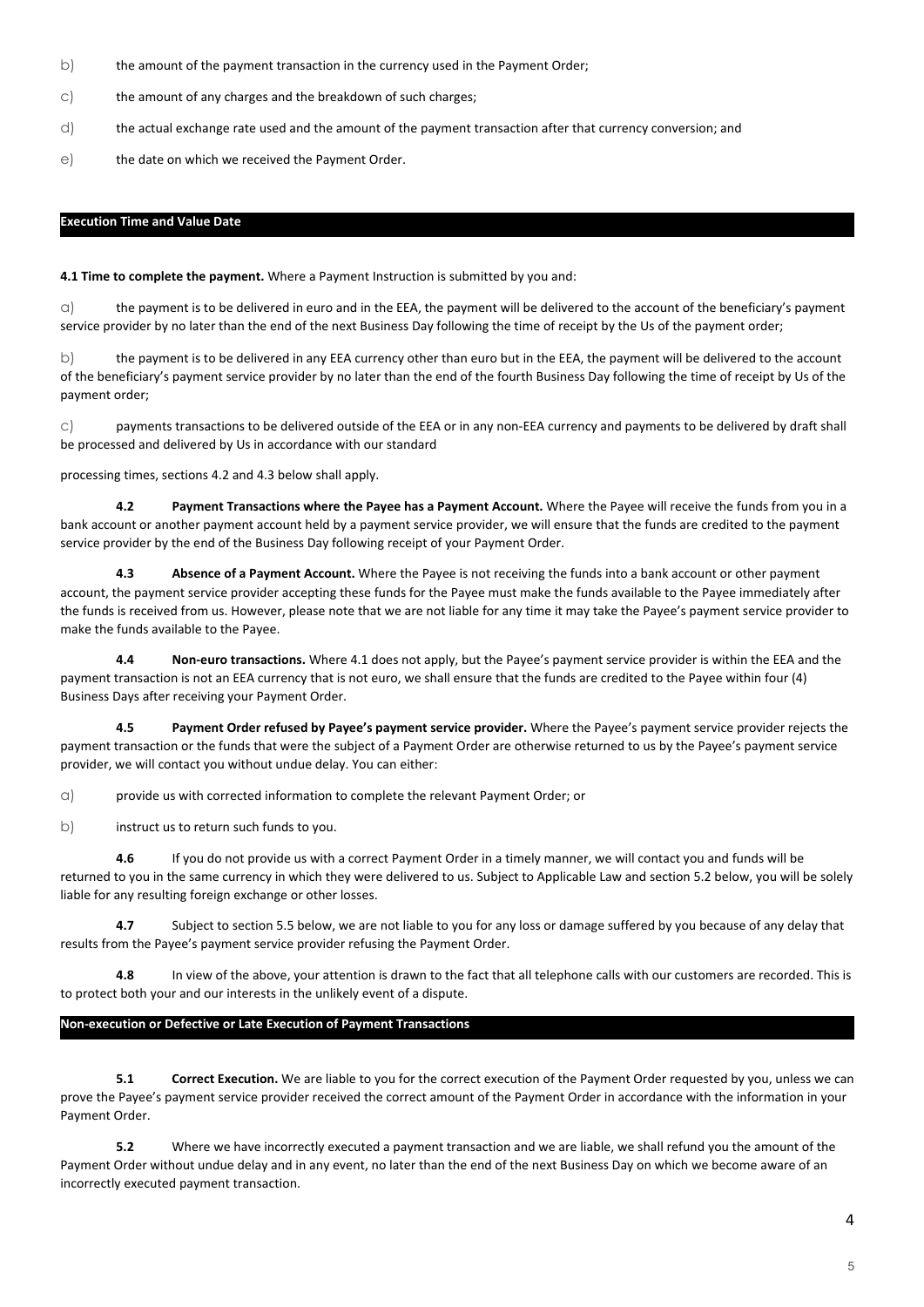**5.3** Regardless of whether we are liable to refund you, we shall immediately and without charge:

a) make efforts to trace any non-executed or incorrectly executed payment transaction; and

b) notify you of the outcome.

 **5.4** We are liable to you for any charges incurred by you or any interest incurred as a consequence of the non- execution, the defective or late execution of the payment transaction.

**5.5 Liability for unauthorised payments.** If you become aware of an unauthorised or incorrectly executed payment transaction, please notify us without undue delay and in any event no later than thirteen (13) months after the debit date of such transaction. When a transaction was not authorised by you in accordance with the process in paragraph 3, we have an obligation to refund you in accordance with 5.2 above provided that the first Euro 25 shall be incurred by you.

 **5.6 Fraud or gross negligence.** If you have committed fraud in relation to using our Services or have been very significantly careless in relation to your obligation to keep your login details for the Online Payment System secure, we have no obligation to refund you.

 **5.7 Dishonoured Settlement.** In the event that any electronic debit authorised by You is dishonoured by Your bank, We will charge, and You agree to pay, all processing costs associated with each rejected electronic debit.

### **Currency Conversion**

**6.1** If your Payment Instruction involves a currency conversion by us, it will be converted at the exchange rate we set for the relevant currency exchange.

 **6.2** We then add a transaction fee (which is on the Online Payment System) which shall be applied to your payment transaction.

 **6.3** Where a currency conversion is offered by us to you when you make your Payment Instruction, you will be shown the exchange rate (which includes the currency conversion fee) that will be applied to the payment transaction before you proceed with authorising the Payment Order. By proceeding with your authorisation of the Payment Order, you are agreeing to the currency conversion on the basis of the exchange rate shown plus any applicable transaction fees.

### **Market Orders**

**7.1** If you submit a Market Order Instruction to us, you authorise us to accept and act in accordance with the Market Order Instruction. Each Market Order Instruction shall be effective only after we have received it and have had a commercially reasonable opportunity to act upon it. Each Market Order Instruction must set forth the currency, the amount, and the Market Order Effective Period and delivery instructions (if any). Market Order Instructions are accepted between 9:00 and 15:00hrs.

 **7.2** If the Target Rate becomes Sustainable and Purchasable during the Market Order Effective Period, we will execute the Market Order Instruction and send to you a Confirmation. For avoidance of doubt, unless you have cancelled the Market Order Instruction in accordance with Condition 8.3, the Market Order Instruction will be binding on you once the Target Rate becomes Sustainable and Purchasable during the Market Order Effective Period and you are liable to us for the full amount payable pursuant to the Market Order Instruction. you agree to promptly review each confirmation for accuracy and immediately advise us of any error or discrepancy.

**7.3** Market Order Instructions may not be cancelled by you at any time after the instruction has become Sustainable and Purchasable. In order to cancel a Market Order Instruction during the Market Order Effective Period, we must receive from you a written instruction directing cancellation and such cancellation instruction shall only be effective once we have had a commercially reasonable opportunity to act upon such instruction, before the Contract Funds have been purchased by or sold to us. In the absence of such cancellation instruction, we shall act in accordance with the Market Order Instruction and you shall be liable for costs and settlement pursuant to the Market Order Instruction.

 **7.4** If the Target Rate does not become Sustainable and Purchasable during the Market Order Effective Period, the Market Order Instruction shall automatically expire at the end of the Market Order Effective Period. Unless otherwise stated in the Market Order Instruction, Market Order Instructions shall remain in effect until 23:59hrs on the last day of the Market Order Effective Period.

## **Drafts**

 **8.1 Delivery.** At your request, we may send money to a Payee via a Draft.

 **8.2 Stop Requests.** You should contact us immediately to request a stop order on a Draft. To the extent that the Payment Order has already been processed and the Draft issued, it cannot be stopped. We will not be liable if payment on a Draft cannot be stopped and it has already been processed when we receive your stop request.

**8.3 Replacement Drafts.** We agree to issue a replacement draft or a refund to you at an exchange rate deemed appropriate by us, provided always that we are first able to place a stop on the draft in question. You agree to indemnify Us and hold Us harmless from and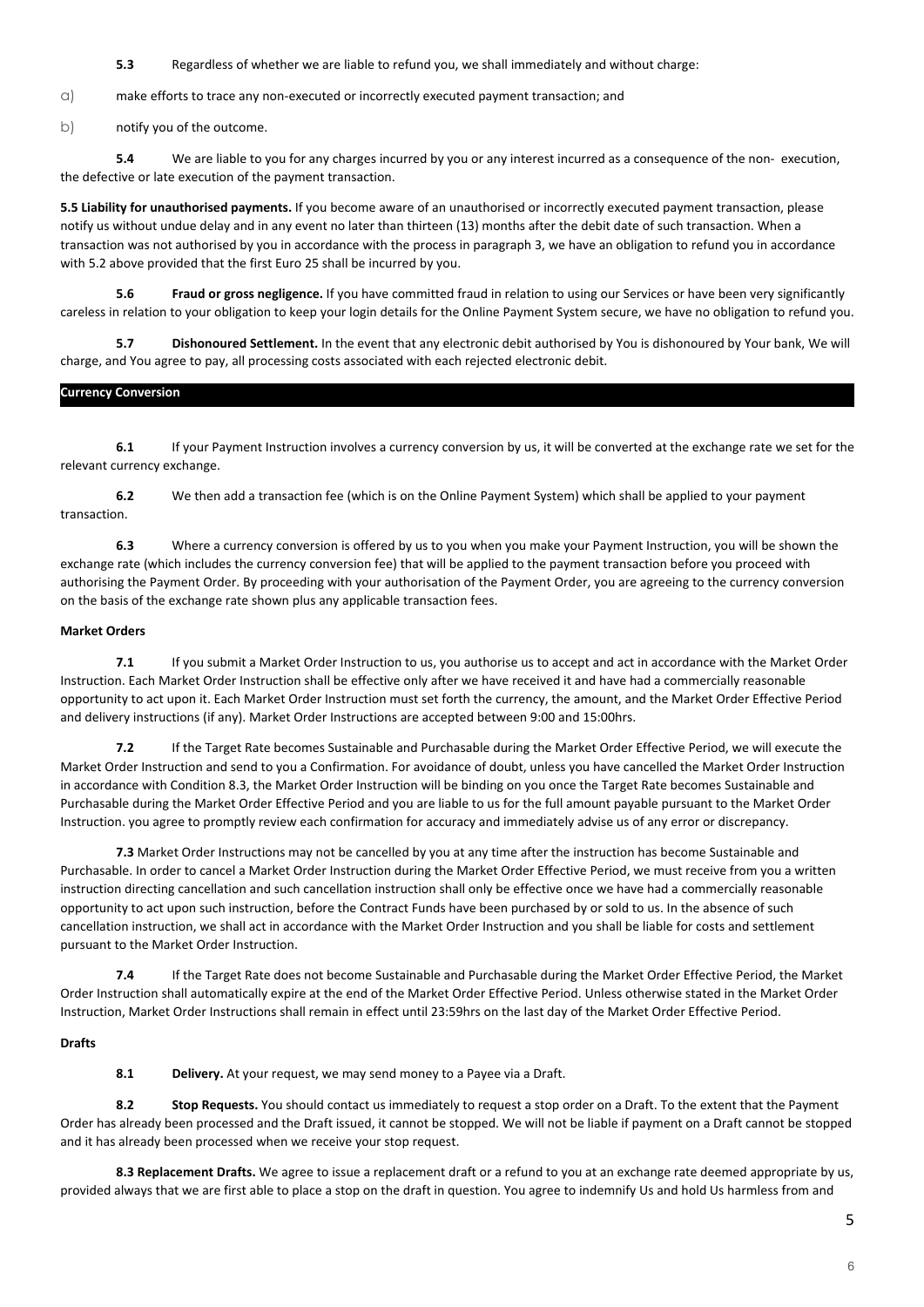against any and all losses, costs, claims, damages and expenses incurred by or brought against us as a result of our placing a stop on the said original draft and subsequently issuing a replacement or refund therefore.

 **8.4** In the event that the original draft comes into possession of either you or the Payee at any time after a stop has been placed on it, you undertake to ensure that no attempt is made to encash the Draft and that it is returned to us at the earliest opportunity.

 **8.5** We shall be under no obligation to issue a replacement or refund where it is established by us that the original draft has been encashed before a stop can be placed on it.

 **8.6** In the event that it is established that the original draft has been encashed before a stop can be placed on it, we may, but only in circumstances where: (i) you have notified us as soon as you became aware of the non-receipt of the draft; and (ii) you prove to our reasonable satisfaction that the loss, theft or destruction of the draft was in no way due to your negligence or want of care in dispatching or otherwise dealing with the draft, issue a replacement draft or refund to you at an exchange rate deemed appropriate by us. In consideration of our so doing, You hereby agree to reimburse Us with the value of the draft in the event that we are unable to obtain reimbursement of the value of the draft from any bank involved in the clearing/paying of the Draft. No replacement or refund will be made in the event that it is established that the draft has been encashed by you,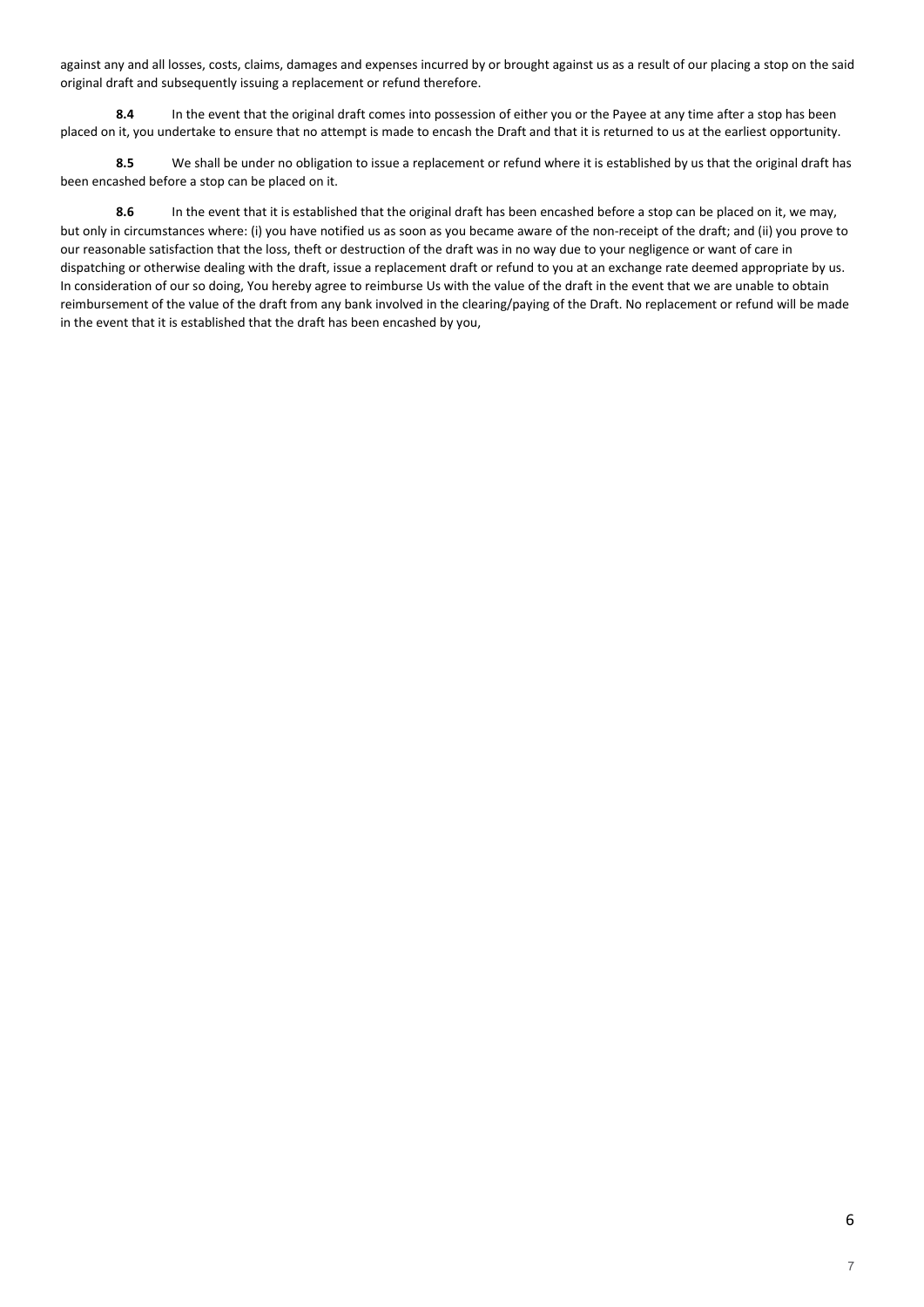the payee or anyone known to you or the payee. If it is established that the draft has been encashed by you, the payee or anyone known to you or the payee after we have replaced the draft or issued You with a refund, then we shall be entitled forthwith, at your expense, to stop the said draft and any sum refunded to you becomes immediately repayable to us.

 **8.7 Refunds.** Refunds will be made in the currency of the original item converted into the original currency at our applicable determined exchange rate, less our handling charges. Unless the original Draft is returned, Draft refunds may require further documentation requested by us.

8.8 Service Standards. We undertake to use reasonable care to ensure that Drafts will be paid by the drawee bank, in accordance with its normal practices. However, we generally cannot be responsible for the actions of third parties or factors beyond our reasonable control that result any loss, seizure, delay, or non-payment by such third parties and/or in selecting drawees, intermediaries, and payors, and in otherwise performing our duties under this Agreement. We take no responsibility for infringement of import/ export or currency control restrictions.

**8.9 Uncashed drafts.** If a draft remains un-cashed for a period of six (6) months, as measured from the date on the draft, we will, unless otherwise agreed in writing:

 $\alpha$ ) cancel the uncashed draft and charge you a cancellation charge equal to the lesser of: (i) 50 euros; and (ii) the value of the uncashed cheque or draft, such charge to be satisfied from the proceeds of the cancelled uncashed cheque or draft; and

b) return any remaining funds (following the application of the cancellation charge as detailed in Condition 8.4(a) to your notified account within five (5) business days of the cancellation.

### **Using our Online Payment System - Additional Terms**

 **9.1 Use of the Online Payment System.** You may use the Online Payment System for the purpose of obtaining the Services, including sending global payments, subject to any restrictions or limitations imposed by us.

 **9.2 User License.** We grant to you, for so long as this Agreement remains in effect, a non-exclusive, non- transferable, nonsublicensable license to use the Online Payment System for the sole purpose of facilitating your use of the Services. You agree to use the Online Payment System in accordance with this Agreement. Unauthorised use of the Online Payment System shall constitute default and breach of this license.

 **9.3 Online Payment System Restrictions.** You agree that the Online Payment System(s) and all of our web-pages (including service marks, logos and trademarks), Services, applications, process and systems, and deliverables produced by us to perform the Services (including without limitation, reports, compilations and databases in any and all media) (collectively, our IP) are and shall remain the exclusive property of us and are protected by copyright law or other intellectual property laws. You agree that no copyright or other intellectual property rights, title or interest, whether express or implied, in any of our IP shall be acquired by you, except to the extent expressly contemplated in this Agreement. You shall not distribute, disclose, sell our IP or Online Payment System to, or permit use of the Online Payment System or our IP by, any third party whether in whole or in part without our express written consent. You shall not, directly or indirectly, copy, modify, decompile, disassemble, reverse engineer or otherwise attempt to derive or discern the source code or internal workings of the Online Payment System. You may not:

(ı) reproduce any part(s) of the Online Payment System or our IP in any form;

(ıı) create any derivative work based thereon;

(ııı) incorporate the site into other websites, electronic retrieval systems, publications or otherwise, or

(ıv) disclose the Online Payment System to, or permit use of the Online Payment System by, any third party.

 **9.4 Intellectual Property Indemnity.** You shall compensate and hold us harmless from any damages and costs awarded by a court of competent jurisdiction against you, which relate directly to a finding by such court that your use of the Online Payment System in accordance with this Agreement infringes any copyright, patent, trade secret or other intellectual property right of a third party; provided, however, that you

(ı) provides to us with prompt notice of any actual or potential third party claim,

(ıı) agree to allow us, to the extent we choose, to defend and direct all activities relating to the defense and/or settlement of any such third party claim,

(ııı) does not make any comment or admission in relation to such claims without our prior written consent, and

(ıv) cooperates as reasonably required with us in connection with defending such claim.

**9.5 Online Payment System(s) Security.** If you request access to an Online Payment System, we may, depending on the specific Online Payment System to be used, issue you with a digital certificate(s) and you will assume sole responsibility for use of such digital certificate(s).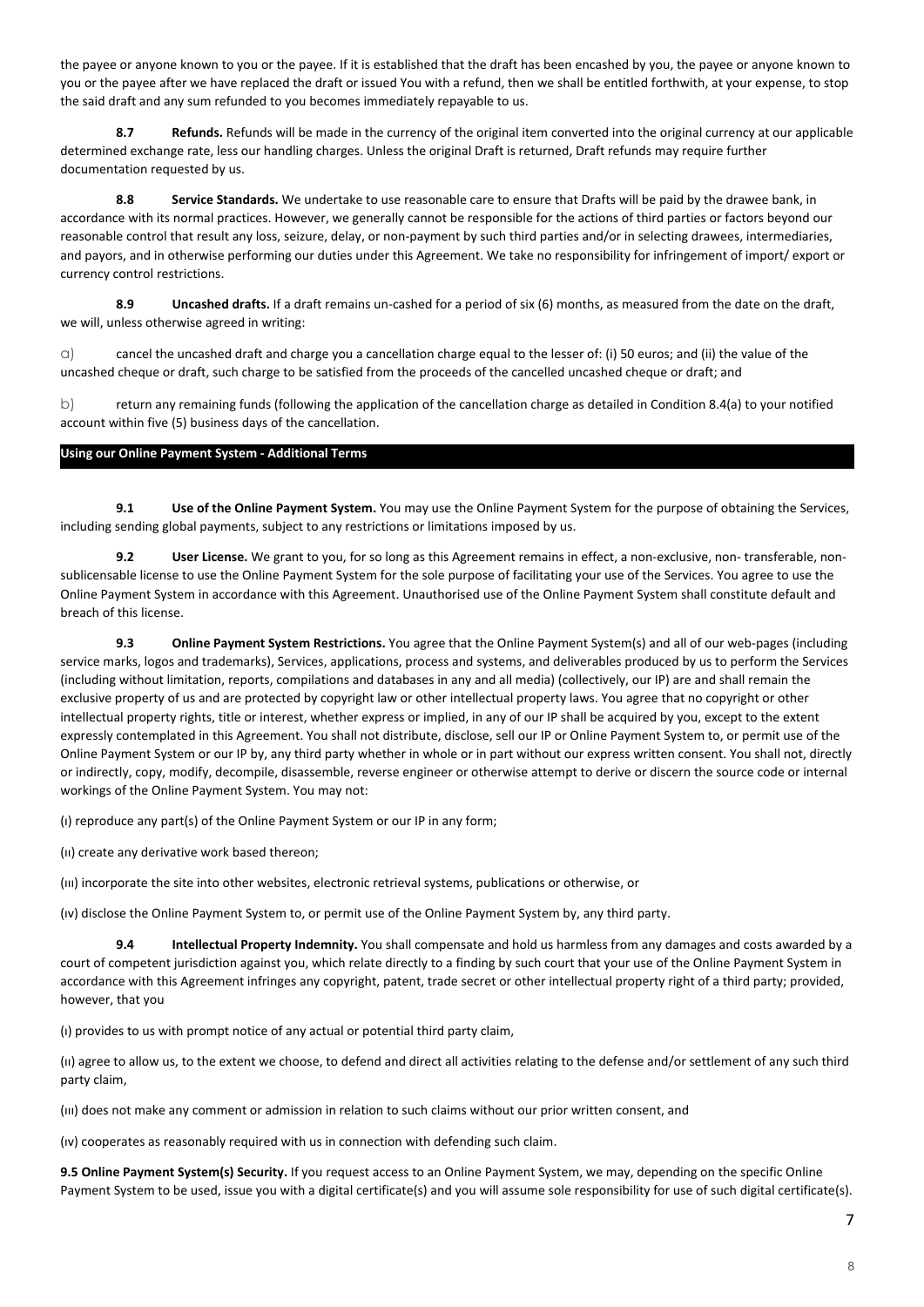You agree that the digital certificate(s) will be used only by you. Before the Customer accesses the Services through the Online Payment System, the Customer must first choose or enter a unique username and password. If WUBS Malta assigns a password to the Customer, the Customer must change the password to a new password of the Customer's choice. The new password or any subsequent passwords selected by the Customer will be encrypted and cannot be accessed by any employees of WUBS Malta. It is Customer's responsibility to keep safe and secure its user credentials. Customer should not provide its user credentials to any third party.

**9.6 Suspension of Access.** WUBS Malta may at any time without Notice to the Customer suspend, withdraw or deny access to the Online Payment System for any reason including but not limited to security, quality of service, failure by the Customer to pay an amount when due or breach by the Customer of any provision of this Agreement.

#### **Bank Verification, Customer Identification and Consent to Credit Check**

**10.1** You authorise us to contact your bank to verify your identity, signature, account information and any and all other information relevant to this Agreement and your obligations under this Agreement. By providing such bank information, you represent and warrant that you have signing authority on the bank account described.

**10.2** You also authorise us to take all commercially-reasonable measures to confirm your identity and to examine your background with respect to your ability to meet your obligations us. For the purpose of this Agreement, reasonable measures will include but are not limited to the following:

 $\alpha$ ) on an ongoing basis, to request and obtain your information, which may be available from credit bureaus and/or other creditgranting agencies, including your bank, to assess your credit history and credit rating;

b) with credit bureaus and/or other credit-granting agencies, to provide and receive, on a regular basis, credit information concerning you to ensure that our records are up to date and as accurate as possible;

c) requesting that you provide us copies of your bank statements when they are not-in-person applicants.

#### **Liability under the Agreement**

**11.1 Our Liability.** Subject to section 11.4, where we do not comply with the terms of this Agreement, we shall be liable to you for any loss or damage caused that is reasonably foreseeable as resulting from such failure to comply or failure to exercise reasonable care in providing the Services to you.

**11.2 Exclusions on Liability.** This section 11 does not exclude any liability where it would not be lawful, such as death or personal injury. It also does not exclude our liability for fraud, willful misconduct or gross negligence.

**11.3 Force Majeure.** Neither party (you or us) is liable to the other party for abnormal or unforeseen events (such as war, terrorism or natural disasters) that are outside its reasonable control, that result in a failure or delay to comply with the terms of this Agreement. This section does not include any liability of a party to pay any sums that are due to the other party.

**11.4 Your Liability.** If you do not comply with the Agreement and we incur a fee, cost or claim as a result, you agree to compensate us for such fee, cost or claim. You agree that this obligation will continue after the termination of the Agreement.

#### **Termination, Suspension and Changes**

**12.1 Termination.** We may terminate the Agreement by giving you two (2) months' notice. You may terminate the Agreement any time in giving us one (1) months' notice.

**12.2 Suspension.** We may at any time without notice suspend the provision of services under the Agreement if:

- a) You do not comply with the Agreement;
- b) We have a legal or regulatory obligation to do so;
- c) We suspect fraud or any other breach of Applicable Law including anti-money laundering laws.

**12.3 Fees for Termination.** Any charges payable by you upon termination of the Agreement will reasonably correspond to our actual costs in terminating the Agreement. We will not charge you for termination six (6) months after the Agreement began. Where any fees paid on a regular basis have been paid in advance, we will apportion such fees and reimburse you proportionally.

**12.4 After Termination.** Within ten (10) Business Days of the termination of the Agreement, each party shall pay any amounts owed to the other party if applicable. You must return or destroy all materials received from us. Both parties agree that this obligation continues after the Agreement ends.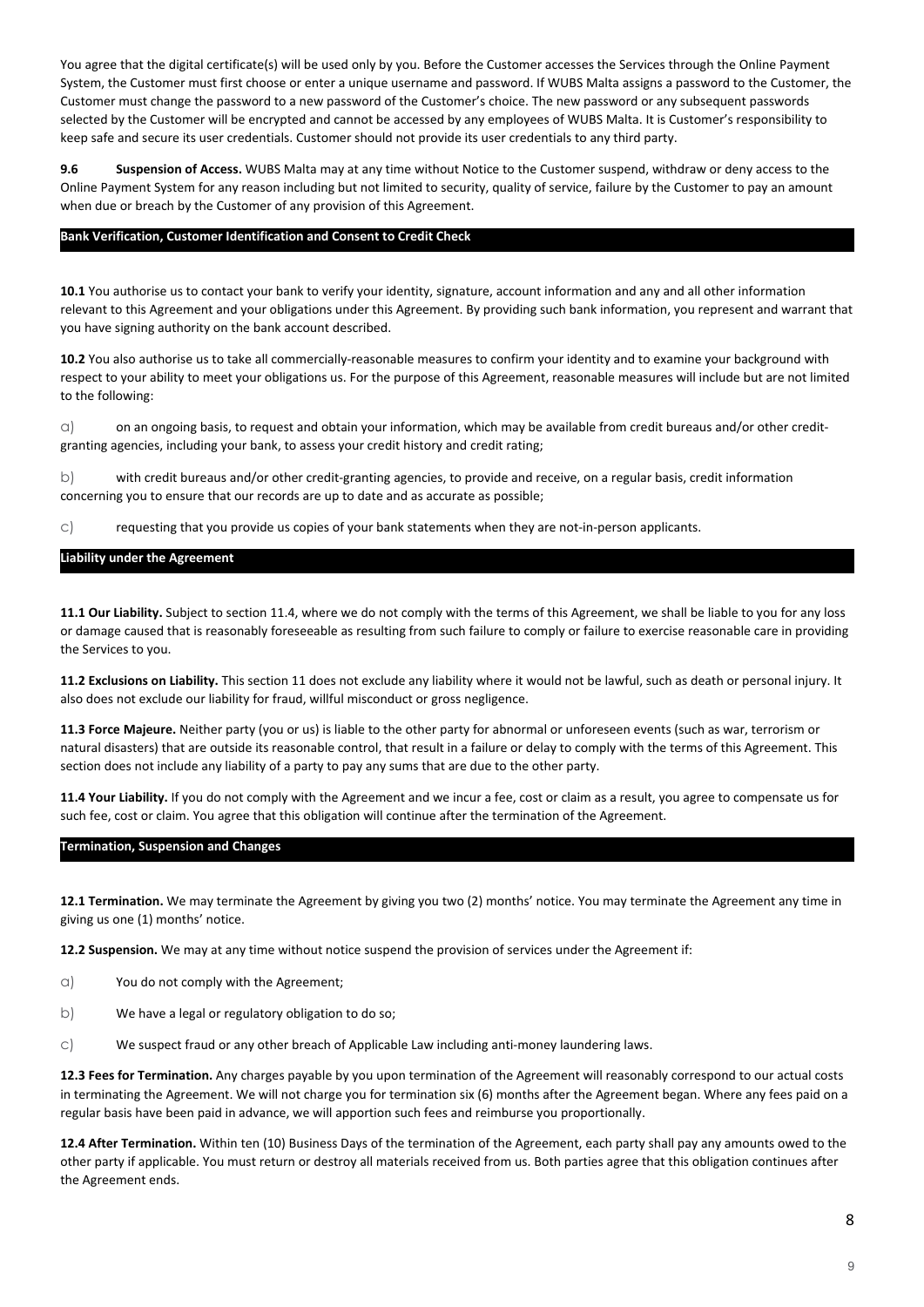**12.5 Changes to the Agreement.** We may make changes to this Agreement by giving you (2) two months' notice. If you do not accept the proposed changes, you can terminate the Agreement immediately at any time before the proposed changes take effect. If you do not terminate the Agreement and continue to use the Services after the changes have taken effect, you will be deemed to have accepted such changes.

#### **Data protection and Confidentiality**

**13.1 Registration.** We are registered under the Data Protection Act 2001. Any personal data you provide to us will be held securely and in accordance with the Data Protection Act 2001.

**13.2 Personal Data Necessary to Services; Controllership.** We must collect and Process Personal Data in order to perform the Services. Such Personal Data may be provided by you, such as when you provide beneficiary details, and may also be collected by us, such as in cases where we collect supplementary information to verify information you have provided. You understand that we are an independent service provider who separately controls Personal Data that you provide or that we collect, obtain, and/or Process in connection with providing the Services. We will Process Personal Data obtained in connection with the Services in a manner consistent with this Agreement including this section 13.2, as otherwise expressly agreed between you and us in writing, or as is otherwise necessary in light of any Request you make which we accept.

**13.3 Consent Pursuant to Applicable Payment Systems Law in Connection with the Customer Transactions.** You acknowledge that we must Process Personal Data in order to perform the Services. You hereby expressly consent to Our collection, Processing, and retention of Personal Data in relation to performing the Services. Furthermore, you agree that by requesting we perform a transaction, you are consenting to and authorising us to collect, Process, and retain all Personal Data necessary to execute the transaction; in the case of a Payment Order, you consent to us Processing and retaining any Personal Data set forth in the Confirmation.

**13.4** To the extent Applicable Law permits you to withdraw your consent in regard to a particular transaction, you agree that the revocation of a Payment Order permissible under this Agreement constitutes the exclusive method for withdrawing your consent. You acknowledge and agree that your withdrawal of consent, even if effective, shall not affect the lawfulness of any Processing that occurred prior to the withdrawal. Furthermore, you acknowledge that your withdrawal of consent shall not prejudice our rights to Process, continue Processing, and/or retain Personal Data to the extent permitted by applicable law and/or this Agreement.

**13.5 Representations and Warranties.** You guarantee to us that when you communicate Personal Data to us or when you ask us to perform the Services, you are acting in compliance with the laws and regulations applicable to you. In particular (and without limitation), you represent and warrant that: (a) any Personal Data you provide to us has been lawfully collected and Processed; (b) you have collected all necessary consents and/or authorisations, provided all necessary notices, and done all such other things as are required under Applicable Law for you to lawfully disclose Personal Data to us for purposes of any transaction you request and any Processing permitted under this Agreement; and (c) the Processing you are requesting WUBS Malta to perform in relation to any Personal Data is lawful. You agree to indemnify us in respect of any claim that may be filed against us by a third party (including any governmental or supervisory agency) in the event of any breach by you of the laws or regulations applicable to you, or in respect of any claim filed against us by a third party (including any governmental or supervisory agency) that arises out of or relates to a breach of the representations and warranties set forth herein.

**13.6 Information Security.** We will implement technical and organisational measures designed to protect Personal Data against unlawful Processing and against accidental loss, destruction, damage, alteration or disclosure. Such measures shall be appropriate to the harm that might result from unauthorised or unlawful Processing or accidental loss, destruction or damage to Personal Data, and to the nature of the Personal Data to be protected.

**13.7 Permitted Data Processing.** We Process Personal Data consistent with and to the extent permitted by the provisions of applicable data protection law applicable to data controllers. Personal Data we Process includes information you provide to us, as well as information we may obtain from other the Western Union programs or services, WUBS Malta Affiliates, third-party individuals or entities, or from publicly available sources. The manner in which we Process Personal Data obtained in connection with the Services is set forth in the applicable privacy notice provided by us. We will reasonably ensure that the applicable privacy notice provided by us accurately reflects how Personal Data is processed in connection with the Services, and will provide reasonable notice of any modifications.

**13.8 Third Parties and Transfers.** We may disclose Personal Data to third parties, including vendors, contractors, and/or business partners, for any purpose or Processing permitted under this Agreement. These third parties may be located outside the EEA, including in countries outside the EEA whose privacy laws may not provide the same level of data protection as the law in force within the EEA. We ensure that third parties who receive Personal Data are subject to such contractual terms and that transfers to third parties outside of the EEA are subject to such safeguards as required by applicable data protection law. Where required by Applicable Law, we will request your express consent. We may disclose Personal Data or any other information we hold to law enforcement authorities or other government officials if required to do so by domestic or foreign law or legal process, or as needed to assert or defend our rights or interests or those of others.

**13.9** Personal Data and any other information we hold may be accessed by us and WUBS Malta for any purpose set forth in this Agreement, including but not limited to: Custom House Financial (UK) Limited, Western Union Business Solutions (USA), LLC, Western Union Business Solutions (Australia) Pty Limited, Western Union Payment Services Ireland Ltd, Western Union International Limited and Western Union Financial Services, Inc. We ensure that access by WUBS Malta Affiliates located outside of the EEA is subject to such safeguards as required by applicable data protection law.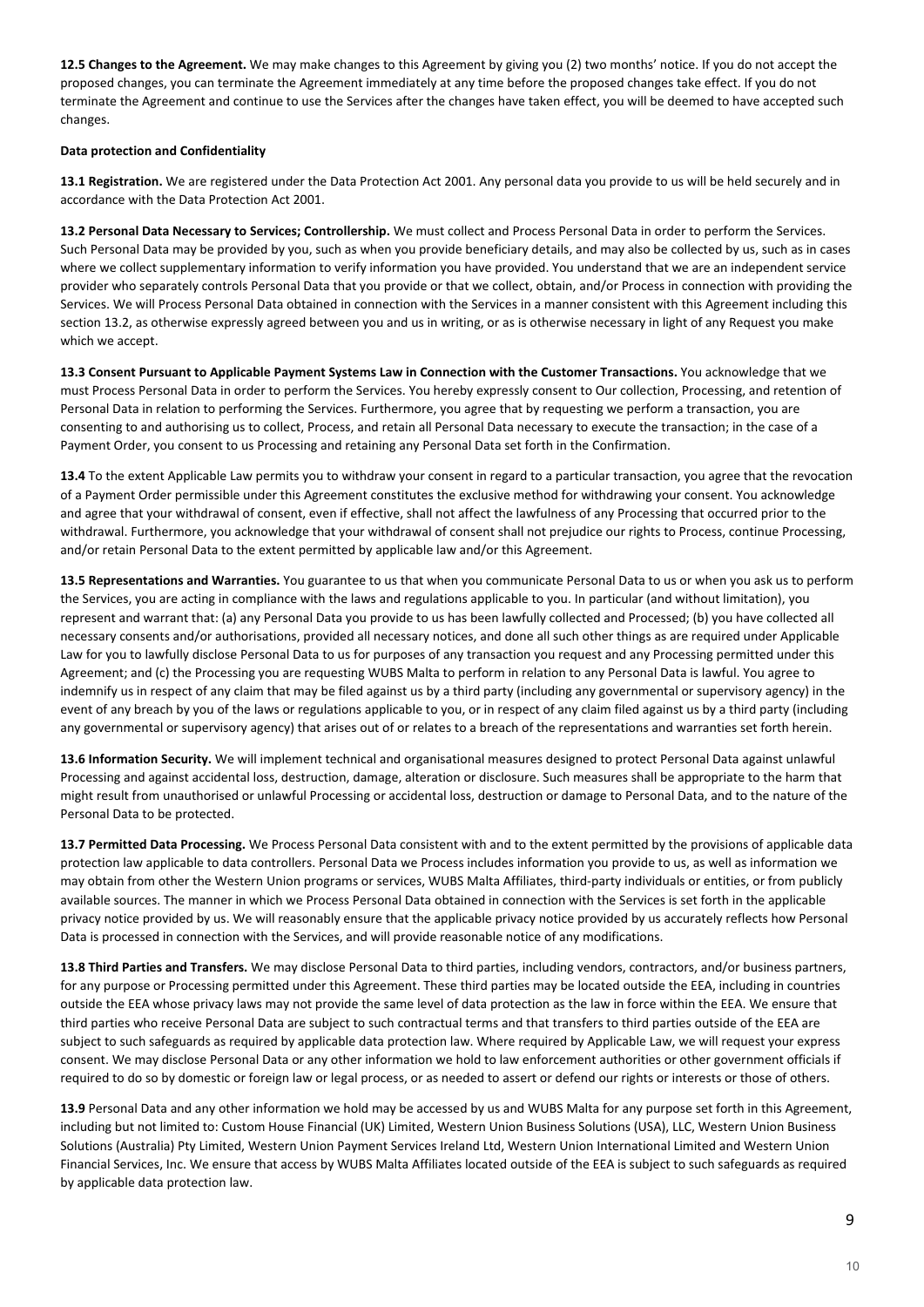**13.10 Notification and Cooperation.** Each Party shall notify the other promptly upon receiving a request for information, claim, complaint or allegation relating to the other Party's compliance with applicable data protection and/or information security law in relation to Personal Data Processed in connection with this Agreement. Each Party shall provide the other Party with all such assistance in dealing with and responding to such Enquiry as the other party shall reasonably request.

**13.11 Claims.** If you make a claim in respect of the loss, theft or destruction of a draft or otherwise for a replacement draft or for a refund in relation to a draft, you consent to the processing of Personal Data in the context of investigating and processing the claim.

**13.12 Confidentiality.** We will use reasonable precautions to maintain the confidentiality of information we receive from you and material and/or data you provide, create, input or develop in connection with you use of our Services. Nonetheless, because such information, material and/ or data may be provided through the internet or by facsimile transmission, you hereby acknowledge and agree that we cannot assure that such information, material and/or data will continue to be confidential. You accept the risk of a third party receiving confidential information concerning you and specifically release and indemnify us from any claim arising out of a third- party intercepting, accessing, monitoring or receiving any communication from you intended to be provided to us or from us intended to be provided to you. You acknowledge and agrees that we may disclose your name and other personal and financial information about you to our employees, representatives, officers, agents, and affiliates, as well as to a governmental entity or regulatory authority, an internet service provider or any other third party agent or service provider for any purpose related to offering, providing, administering or maintaining the Services, or to comply with Applicable Laws. We will treat your personal information in accordance with our privacy policy, which you may obtain by contacting us.

**13.13 Money Laundering.** Due to the inherent risks in transferring currency between parties located in different countries, we take extraordinary measures to ensure that we are not participating or assisting in money laundering or terrorist financing. Law enforcement agencies and regulatory authorities may periodically inspect and require copies of customer information and business records held by us. To ensure compliance with all applicable money laundering and terrorist financing Laws, you should be fully aware that in appropriate cases all communications and information concerning you held by us including, but not limited to, details of Payment Orders, accounts, and related transactions, may be disclosed to and reviewed by law enforcement agencies and regulatory authorities (which may be outside the European Economic Area and may not be registered under the Data Protection Act 1998).

**13.14** In addition, you agree to comply with all applicable money laundering and terrorist financing Laws, including, but not limited to, the requirement to obtain satisfactory evidence of the identity of any principal whom you may represent in any transaction entered into with us. If you breach any money laundering, terrorist financing laws or regulations, you irrevocably agree that we may retain any moneys or funds transmitted to us pursuant to these conditions and/or not fulfil any request if we are required to do so by any legal or regulatory authority and such moneys shall not bear interest against us.

#### **Communications and Notices**

**14.1 Contacting you.** We usually contact you via email. You must at all times maintain a valid email address. We may contact you via letter or telephone where appropriate. Communications and notices required or permitted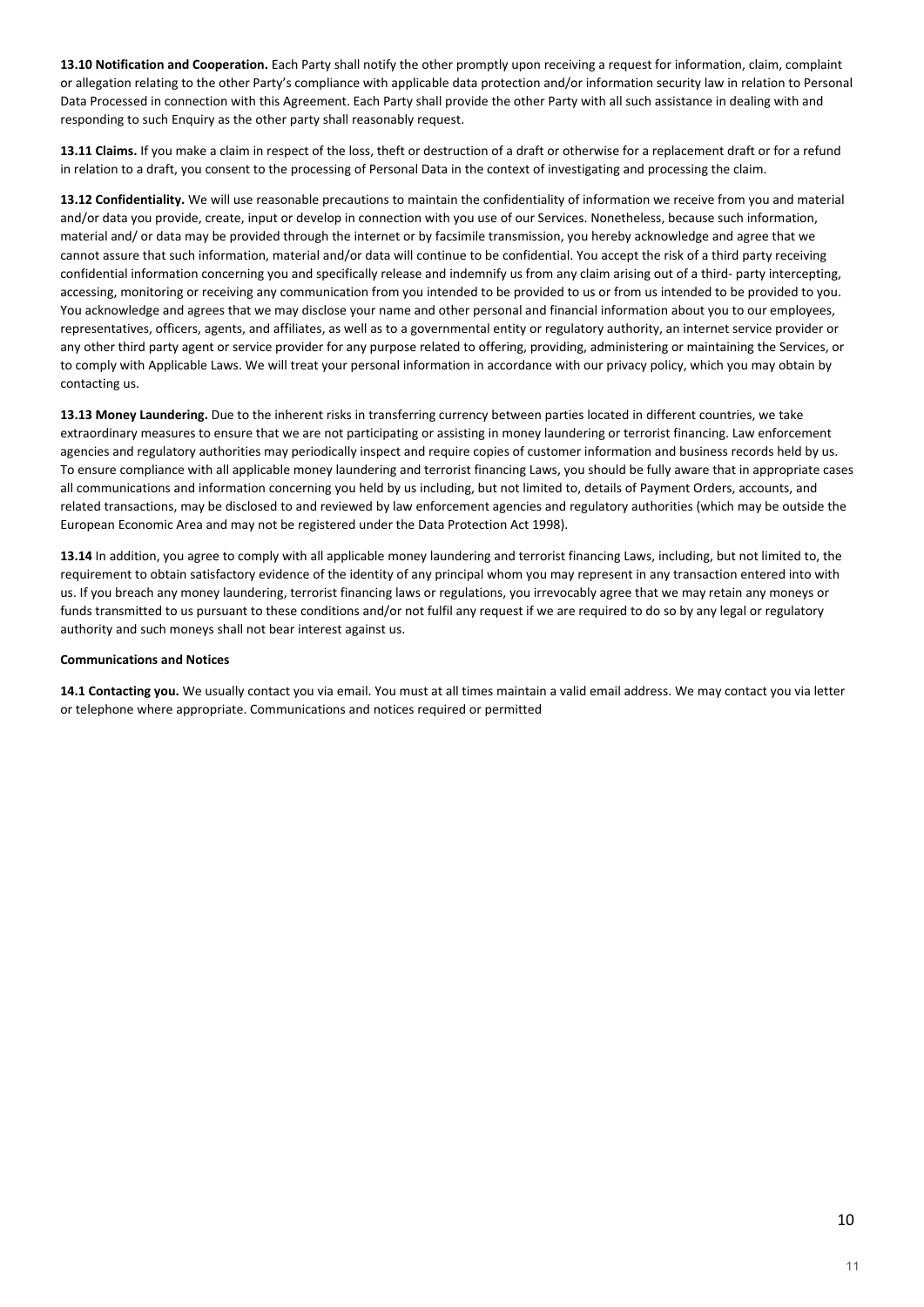under this Agreement shall be in English and deemed delivered: (i) if delivered by you: five (5) days after dispatch by registered or certified mail addressed to us at: W Business Centre, Level 5, Triq Dun Karm, Birkirkara By-Pass, Birkirkara, BKR 9033, Malta for the attention of Accreditation Department, Western Union Business Solutions (Malta) Limited (or such other address as we may notify to you; and (ii) if delivered by us: five (5) days after dispatch by registered, certified or first class mail addressed to you at the registered address as notified on the Application Form; or (iii) if sent by fax or email: they are considered received by the addressee on the same day of transmission provided they are received within working hours (i.e. between 9am-5pm) . If they are received outside such working hours, they are deemed received on the next Business Day. Any Party may change its address for purposes of this notice provision by giving notice in the manner prescribed above. You must advise us of any changes in its contact details.

**14.2** Where the Applicable Law requires us to provide information to you on a "durable medium", we will send you an email with a document attached or instruct you to visit the Online Payment Service to download a copy.

**14.3 Contacting us.** You may contact us in relation to this Agreement using the contact details set out in clause 15(a).

**14.4** Language All communications and notices to be given or sent under this Agreement shall be in English.

#### **Complaints**

You can raise a complaint with us by:

(ı) sending an email to: janizam@convera.com;

(ıı) telephoning us on +356 23289209 or +356 23289210;

(ııı) visiting our offices in person at Il-Piazzetta, Tower Road, Sliema. SLM 1605. Malta.; and/or

(ıv) writing to us at Il-Piazzetta, Tower Road, Sliema. SLM 1605. Malta., marked for the attention of the Customer Care Manager, Compliance Department.

Please outline fully the nature of your dissatisfaction or complaint when you contact us in one of the ways set out above. We will then:

(ı) send you written acknowledgement that your complaint has been received;

(ıı) contact you further should we require any additional information regarding your complaint;

(ııı) fully investigate your complaint, followed by a detailed response to your complaint, including an explanation of our decisions including any redress or remedial action, and reasons for our decisions.

If you remain dissatisfied with our response, you have the right to forward your concerns to the Office of the Arbiter for Financial Services, First Floor, St. Calcedonius Square, Floriana FRN 1530, Malta or via telephone on (+356 80072366 and (+356) 21249245. Further information about the complaint process may be obtained from the website of the Office of the Arbiter for Financial Services: [www.financialarbiter.org.mt.](http://www.financialarbiter.org.mt/) [A](http://www.financialarbiter.org.mt/) copy of our complaint handling procedure is available upon request and can also be downloaded from https://www.convera.com/en-mt/compliance-legal/file-a-complaint.

#### **Set-off**

**16.1** In addition to other remedies available to us, if you fail to pay any amount when due under this Agreement, we may setoff against such amount any amount payable by us to you.

**16.2** We are entitled to set-off against any amounts due to us by you, any amounts received by us from or on behalf of you. We may determine the application of any amounts which are to be set-off at our discretion.

**16.3** You must not set-off against any amounts due to us any amounts we owe you.

#### **General**

**17.1 Suspended Account.** Your account will be suspended if there is continued non-use of the Services by you for a period of one (1) year. Should you wish to submit a request after the account has been suspended, you will be required to first undergo re-accreditation in line with our accreditation and other policies in force at that time.